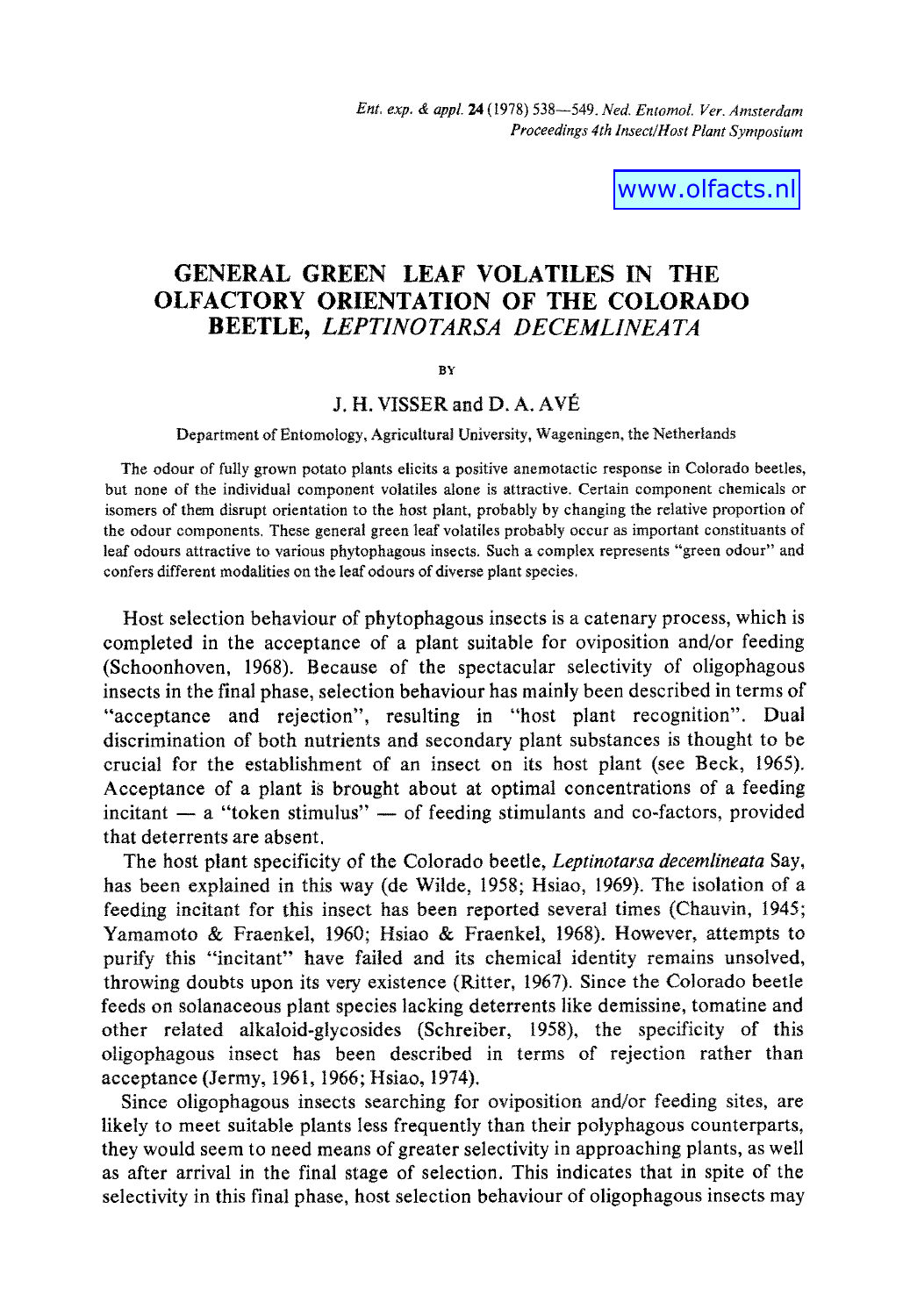not be explained as merely acceptance and rejection. An initial olfactory orientation which is directed to a relevant part of the vegetation, would increase the effectiveness of host selection behaviour.

The initial olfactory orientation of the Colorado beetle is directed mainly towards solanaceous plant species, thus restricting the final part of the selection process (Visser & Nielsen, 1977). The main components in the essential oil of potato leaves are trans-2-hexen-l-ol, hexanol-1, cis-3-hexen-l-ol, trans-2-hexenal and linalool (Visser *et aL,* 1978). Electroantennogram recordings show that the olfactory system used by the Colorado beetle in olfactory orientation towards its host plant potato, is selective and has a high sensitivity to these generally distributed leaf volatiles (Visser, 1979).

The present study illustrates the effects of these chemicals and some of their isomers, on olfactory orientation of the Colorado beetle, and outlines their r61e in the context of our present knowledge.

#### MATERIAL AND METHODS

Newly-emerged Colorado beetles were obtained from the laboratory stock culture, and starved for 24 h prior to the experiments. The behavioural responses of individual female beetles to wind-borne volatiles were observed in a low-speed wind tunnel, described in detail by Visser (1976). This instrument (Fig. 1) is housed in a controlled environment room at  $25^{\circ}$  and  $50\%$  R.H. A centrifugal ventilator



Fig. 1. Diagram of wind tunnel, a.c.f.: activated charcoal filter; a.f.1  $-$  a.f.2.: air filters; c.v.: centrifugal ventilator; d.: door; p.d.: petri dish; pl.s.: plant section; r.: streamlined rails; s.: syringe; w.p.: walking plate. Outlines of insect test section not shown. A support holding syringe filled with a test chemical solution, stands in plant section. Inset illustrates the way test chemical is released into the wind. Arrows indicate direction of air flow. Beetles were released at the cross drawn on walking plate. 1--5: categories of response. See text for further explanation.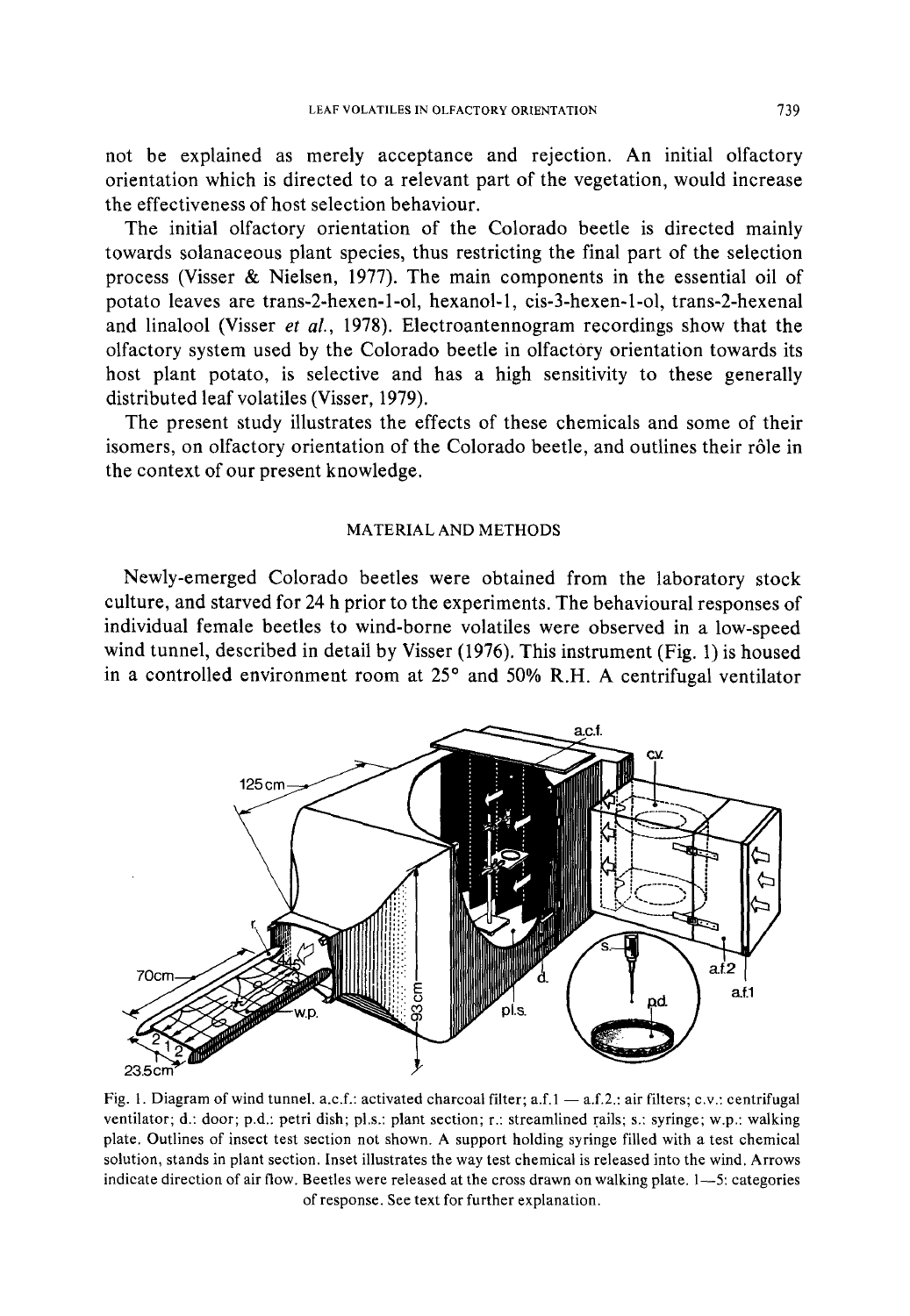sucks air through two air filters, the air is purified by an activated charcoal filter and flows into the plant section. This dark section held the odour source: four pots of fully grown potato plants (cultivar Eigenheimer), and a support holding a syringe from which test chemicals could be injected into the air stream. The syringe was filled with pure paraffin oil (Merck Uvasol) in control treatments, or with a test chemical solution in paraffin oil in experimental situations. After the plunger had been removed, the solution dripped out of the syringe at a rate of 1.1 ml per hour into a petri dish, thus releasing volatiles continuously into the wind. In order to maintain the vapour concentration within certain limits in the course of an experiment, the petri dish was replaced every hour. The concentrations of the test chemicals in paraffin oil refer to the concentrations of the original solutions (volume/volume). The vapours were distributed over the total cross-sectional area of the wind tunnel by turbulence, which originated from the folded construction of the activated charcoal filter. This resulted in a uniform vapour concentration in the insect test section, downwind of the odour source (Visser, 1976). A glass walking plate was fixed with streamlined rails at half height in the test section, where the velocity of the main stream was set at 80 cm/sec.

In each experiment one beetle was placed in the centre of the walking plate. After it started walking, it was observed for 5 min., or until it reached one of the edges. So as to discriminate the behavioural responses, the observed tracks were divided into five categories, reported in detail by Visser & Nielsen (1977):  $1$ straight to the downwind edge;  $2$  -- indirectly to the downwind edge;  $3$  -- reaching neither of the edges;  $4$  -- indirectly to the upwind edge;  $5$  -- straight to the upwind edge. In addition, the time needed to reach the upwind edge was noted. The same beetle was subjected to control and experimental situations. The resultant scores were analysed statistically by the Sign Test (Siegel, 1956) on the basis of the categories of responses called criterion A, and the periods required to reach the upwind edge called criterion B..

The test chemicals were obtained from commercial sources: the hexenols (98%--99%) from Roth, trans-2-hexenal (99%) from Koch-Light Lab., linalool (99%) from Fluka and the hexanols (96%--98%) from Merck.

#### RESULTS AND DISCUSSION

The individual responses of female Colorado beetles to wind, to wind-borne potato plant odour, and to wind supplied with the vapours of test chemicals, are shown in Table I. The potato plants strongly attract the beetles. The host plant odour elicits positive anemotactic responses in these insects; odour-conditioned positive anemotaxis is illustrated in the shift of the response categories from indifferent (3) to moving upwind (4 and 5); its significance is expressed in criterion A. Potato plant odour also increases the beetle's speed of locomotion or direct chemo-orthokinetic response; its significance is reflected in criterion B. As a consequence, the beetles reach the upwind edge faster in wind with potato plant odour than in an air flow devoid of vapours. The behavioural responses of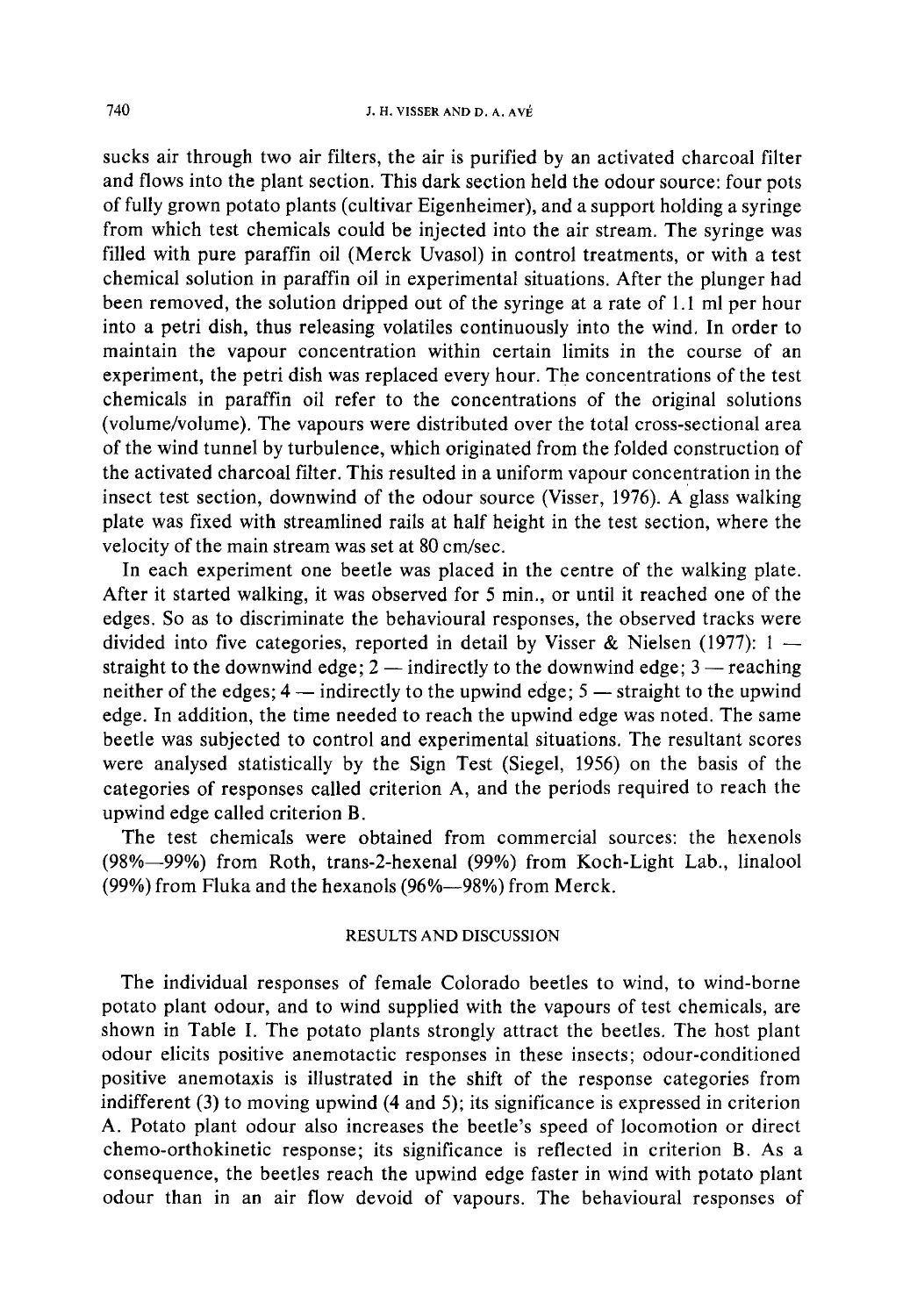#### LEAF VOLATILES IN OLFACTORY ORIENTATION 741

#### TABLE I

|                      | Category of response |                         |              |                  |                | Compared<br>with wind<br>Criterion |            | Compared with<br>potato<br>Criterion |       |
|----------------------|----------------------|-------------------------|--------------|------------------|----------------|------------------------------------|------------|--------------------------------------|-------|
|                      | 1                    | 2                       | 3            | 4                | 5              | A                                  | B          | A                                    | B     |
| wind                 | $\mathbf{0}$         | 5                       | 21           | 4                | 0              |                                    |            |                                      |       |
| potato               | 0                    | 0                       | 1            | 23               | 6              | **                                 | **         |                                      |       |
| cis-3-hexen-1-ol     | $\mathbf 0$          | 4                       | 19           | 7                | 0              | ns                                 | ns         | **                                   | $* *$ |
| wind                 | $\mathbf 0$          | 1                       | 13           | $\overline{2}$   | 0              |                                    |            |                                      |       |
| potato               | 0                    | $\mathbf 0$             | $\mathbf 0$  | 13               | 3              | $\star$ $\star$                    | $\ast\ast$ |                                      |       |
| $trans-3-hexen-1-ol$ | $\mathbf 0$          | 3                       | 12           | 1                | $\bf{0}$       | ns                                 | ns         | **                                   | **    |
| cis-2-hexen-1-ol     | 1                    | $\overline{\mathbf{4}}$ | 7            | 4                | 0              | ns                                 | ns         | **                                   | **    |
| wind                 | $\mathbf 0$          | 5                       | 9            | $\boldsymbol{2}$ | $\mathbf 0$    |                                    |            |                                      |       |
| potato               | $\bf{0}$             | $\bf{0}$                | 1            | 7                | 8              | **                                 | **         |                                      |       |
| trans-2-hexenal      | 0                    | 3                       | 10           | 3                | $\mathbf 0$    | ns                                 | ns         | $**$                                 | $***$ |
| wind                 | 0                    | 2                       | 12           | $\overline{2}$   | 0              |                                    |            |                                      |       |
| potato               | 0                    | $\mathbf{0}$            | $\mathbf{1}$ | 10               | 5              | **                                 | **         |                                      |       |
| trans-2-hexen-1-ol   | 0                    | 5                       | 10           | 1                | 0              | ns                                 | ns         | **                                   | **    |
| linalool             | $\mathbf 0$          | 5                       | 9            | 2                | 0              | ns                                 | ns         | **                                   | **    |
| wind                 | 0                    | $\mathbf{2}$            | 10           | 3                | 0              |                                    |            |                                      |       |
| potato               | $\mathbf 0$          | $\mathbf 0$             | $\mathbf 0$  | 10               | 5              | $* *$                              | $* *$      |                                      |       |
| hexanol-1            | $\mathbf{0}$         | 6                       | 6            | 3                | $\bf{0}$       | ns                                 | ns         | $* *$                                | $**$  |
| hexanol-2            | 0                    | 7                       | 5            | 3                | $\overline{0}$ | ns                                 | ns         | $**$                                 | **    |
| hexanol-3            | 1                    | 5                       | 6            | 3                | 0              | ns                                 | ns         | **                                   | **    |

*Individual responses o f female Colorado beetles to wind, to wind plus potato plant odour and to wind plus test chemicals I* 

<sup>1</sup> Concentration of test chemical is 1  $\mu$ l/ml of paraffin oil, 10<sup>-3</sup>.

ns: not significant at  $P > 0.01$ 

\*\*: significant at P < 0.001

Colorado beetles to the test chemicals are neutral, these individual volatiles being neither attractive nor repellent.

In spite of these "negative" results, further experiments were conducted in order to assess possible effects of these volatiles on the orientation response of Colorado beetles to potato plants.

Female beetles were tested successively with wind alone, with wind-borne potato plant odour, and with wind bearing both potato plant odour and the vapour of a test chemical (Fig. 2). In a control experiment Colorado beetles were tested once in wind and twice with wind-borne host plant odour, the interval between the first and second test with potato odour being 6 hr (Fig. 2a). It is observed that in the course of this experiment, the behavioural responses of Colorado beetles to the attractive potato plant odour do not change. Potato plants combined with trans-3-hexen-l-ol, cis-2-hexen-l-ol, trans-2-hexen-l-ol or trans-2-hexenal (Fig. 2c, d, f, h, j) are not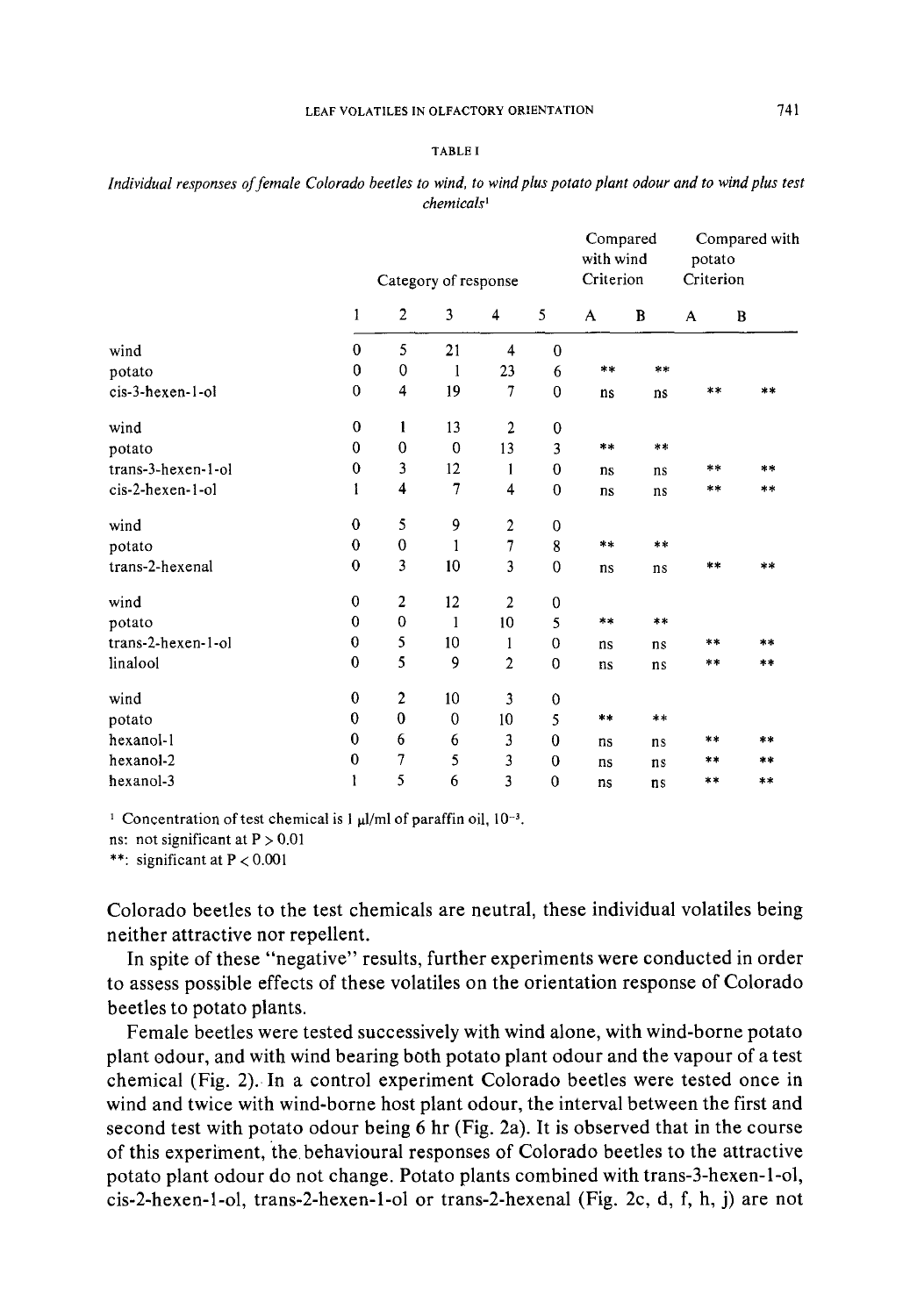attractive, that is the beetles no longer react with an odour-conditioned positive anemotaxis (criterion A). Thus, a disruption of the olfactory orientation is attributed to the chemicals applied. The geometrical isomer trans-3-hexen-l-ol is the most effective chemical in this respect (at both  $10^{-3}$  and  $10^{-4}$  in paraffin oil). It is striking that direct orthokinetic responses of the beetles are not affected by these chemicals (criterion B). The beetles are more active than in a pure air flow, consequently several beetles reach the upwind edge of the walking plate. At the



Fig. 2a-n. Individual responses of female Colorado beetles to wind. to wind plus potato plant odour, and to wind plus a combination of potato plant odour and a test chemical. Concentrations refer to test chemical solutions in paraffin oil  $(v/v)$ . n. number of individuals tested.  $1-5$ : categories of response. Response criteria A, and B. (see text) are compared with responses to wind and to potato, ns: not significant at  $P > 0.01$ ; \*: significant at  $P < 0.01$ ; \*\*: significant at  $P < 0.001$ ..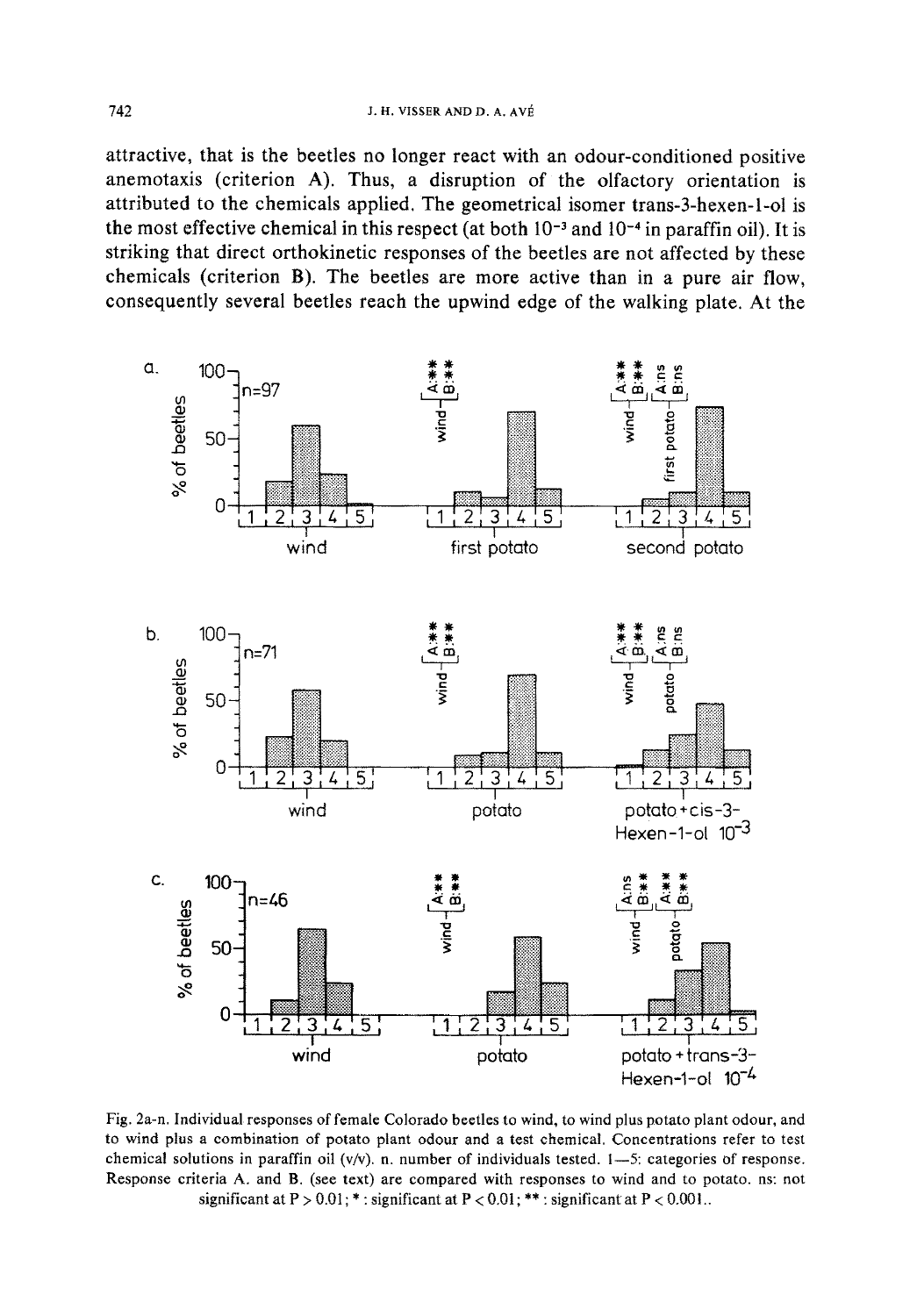





potato + cis-2-<br>Hexen-1-ol  $10^{-3}$ 



Fig. 2, Continued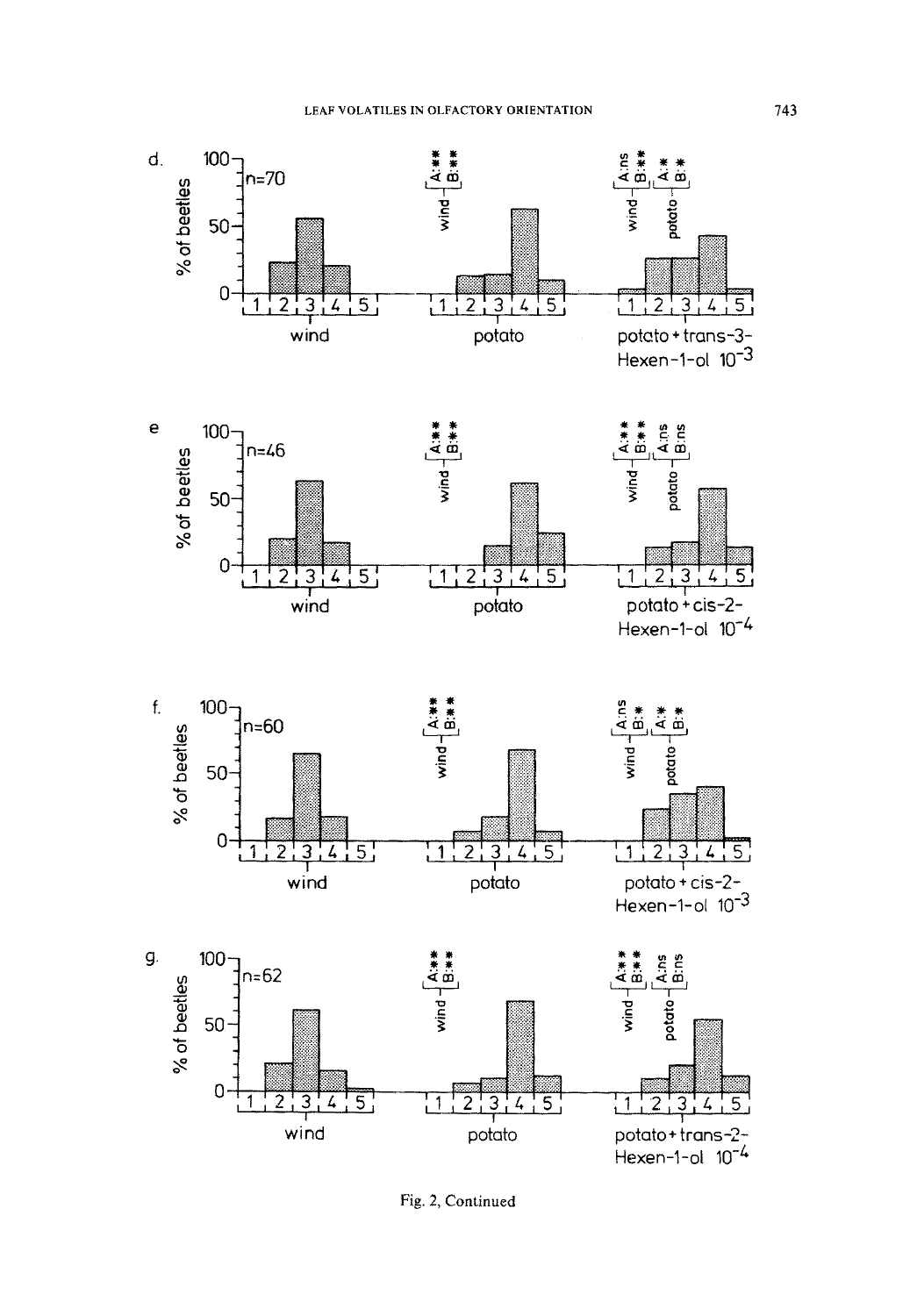





potato + trans-2-<br>Hexenal 10<sup>-3</sup>



Fig. 2, Continued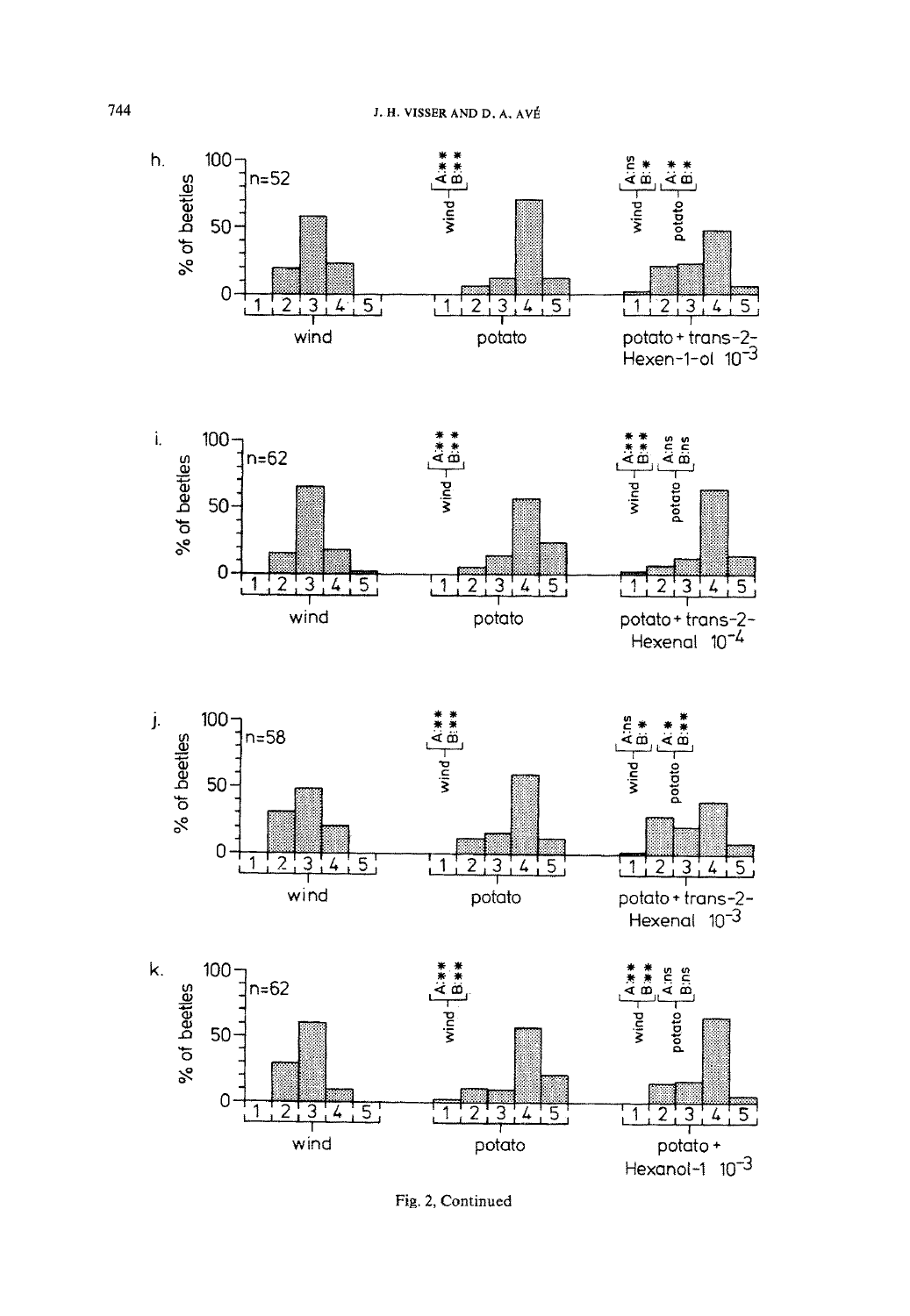

Fig. 2, Continued

concentration tested (10<sup>-3</sup>), cis-3-hexen-1-ol, hexanol-1, hexanol-2, hexanol-3 and linalool (Fig. 2b, k, l, m, n) do not affect either of the responses of Colorado beetles to potato plant odour.

## Duality of long-range olfactory orientation

In distant attraction, for the main part, odour-conditioned anemotaxis guides insects towards the odour source. The primary effect of attractive volatiles on insects, a chemo-orthokinesis, is also a requisite for this behaviour (see review by Kennedy, 1977). However, when chemo-orthokinesis is separated from the anemotactic responses its effectiveness in long-range olfactory orientation is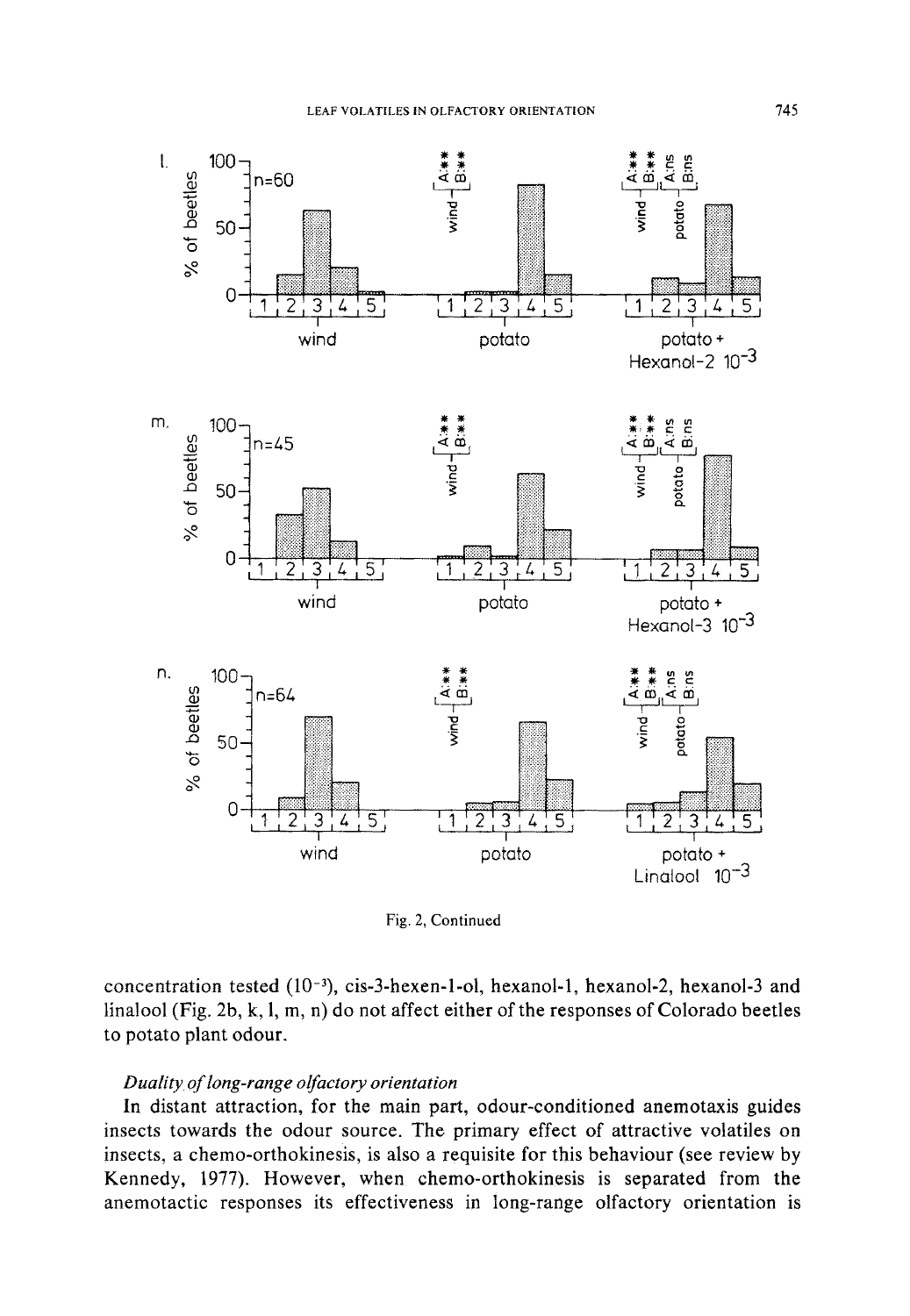doubtful. Several volatiles "turn off" the odour-conditioned anemotaxis in Colorado beetles, but do not affect the orthokinetic responses, underlining the duality in long-range olfactory orientation. Thus, potato plant odour combined with some chemicals, is no longer effective for distant attraction.

## *Effective concentration*

The geometrical isomer trans-3-hexen-l-ol interferes with the host plant odour at a concentration as low as 100 ppm in the syringe positioned upwind, and when released into the air flow this chemical is diluted, the resultant vapour concentration in the wind of the test section is at most  $2.3 \times 10^9$  molecules per ml of air. As this concentration is near the threshold for an electroantennogram response of the Colorado beetle (2.3  $\times$  10<sup>8</sup> molecules per ml of air at the same wind speed; Visser, 1979), the observed interference with potato plant odour is not caused by extreme stimulus strengths.

## *Masking of potato plant odour*

The air over cut fully grown potato leaves, which is attractive to Colorado beetles (see e.g. Schanz, 1953; de Wilde *et al.,* 1969), differs from the essential oil (Visser *et al.,* 1978) in that it contains cis-3-hexen-l-ol (100%), cis-3-hexenylacetate (59%), trans-2-hexenal (37%) and trans-2-hexen-l-ol (16%), as identified by GLC-MS studies (Visser & Schaefer, unpubl.). The geometrical isomers trans-3-hexen-1 ol and cis-2-hexen-l-ol are not detected in either the essential oil or the headspace of cut potato leaves. The potato leaf volatiles trans-2-hexen-l-ol and trans-2 hexenal, and the geometrical isomers trans-3-hexen-l-ol and cis-2-hexen-l-ol, interfere with the attractive potato plant odour. As none of these chemicals applied singly elicits repellent responses in Colorado beetles, it is concluded that they mask the host plant odour. This masking is explained as a disturbance of the attractive complex by artificially changing the relative proportions of the components. The particular ratio of components, constituting an essential aspect of the attractive odour, is distorted by adding small quantities of its minor components, trans-2 hexen-l-ol and trans-2-hexenal. The geometrical isomers trans-3-hexen-l-ol and cis-2-hexen-l-ol may interfere with the perception of this complex. This has an obvious resemblance to the distortion of insect pheromone blends, as their ratios are changed or isomers added (Birch, 1974). A complex of volatiles rather than one single compound, is essential for olfactory orientation of the Colorado beetle towards its host plant.

## *General green leaf volatiles*

The components involved in the attraction of Colorado beetles, also constitute a considerable proportion of the leaf vapours of numerous plant species (Visser *et al.,*  1978). They are formed by oxidative degradation of leaf lipids, and their biosyntheses are illustrated in Fig. 3. Owing to plant ageing and injury these volatiles are continuously released into the surrounding air. The observation that fully grown potato plants are more attractive to Colorado beetles than young plants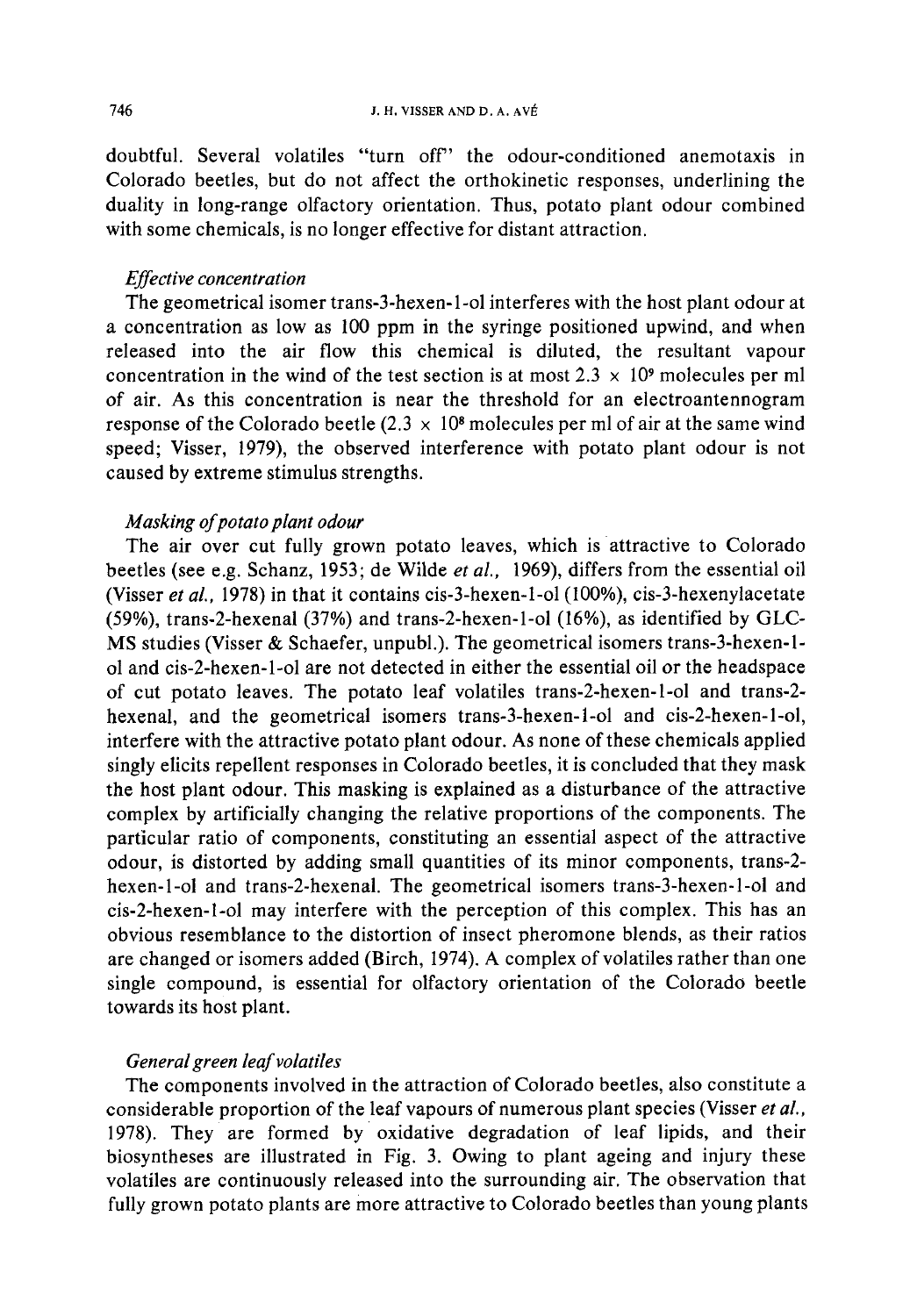(Visser, 1976), may be related to the increase in the levels of these volatiles with age (Visser & Schaefer, unpubl.).

These general green leaf volatiles elicited behavioural responses in several phytophagous insects. Silkworm larvae, *Bombyx mori* are attracted by 3-hexen-l-ol and 2-hexenal (Watanabe, 1958). Adults of the vegetable weevil *Listroderes costirostris obliquus,* were attracted by 3-hexen-t-ol, and both 3-hexen-l-ol and hexanol-1 attracted the larvae (Matsumoto & Sugiyama, 1960). Trans-2-hexenat isolated from oak leaves, is an incitant for the "calling" behaviour of female



Fig. 3. Biosyntheses of the general green leaf volatiles (Visser *et al.,* 1978). ADH: Alcoholdehydrogenase; Lpx: Lipoxygenase.

potyphemus moths, *Antheraea polyphemus* (Riddiford, 1967). The phagostimulatory nature of *Solanum campylacanthum* for the larvae of *Epilachna fulvosignata* is attributed to a fraction of the essential oil, containing hexanol-1, cis-3-hexen-l-ol and cis-2-hexen-l-ol (Murray *et al.,* 1972), however data supporting the biological activity were not presented, and the identification of cis-2-hexen-l-ol is controversial (Visser *et at.,* 1978). The known behavioural responses to these components, and the more extended information concerning their perception by insects (see Visser, 1979), point to the conclusion that the complex of general green leaf volatiles represents "green odour" for various phytophagous insects.

#### *Modality*

The relative proportions of the components in the "green odour" complex vary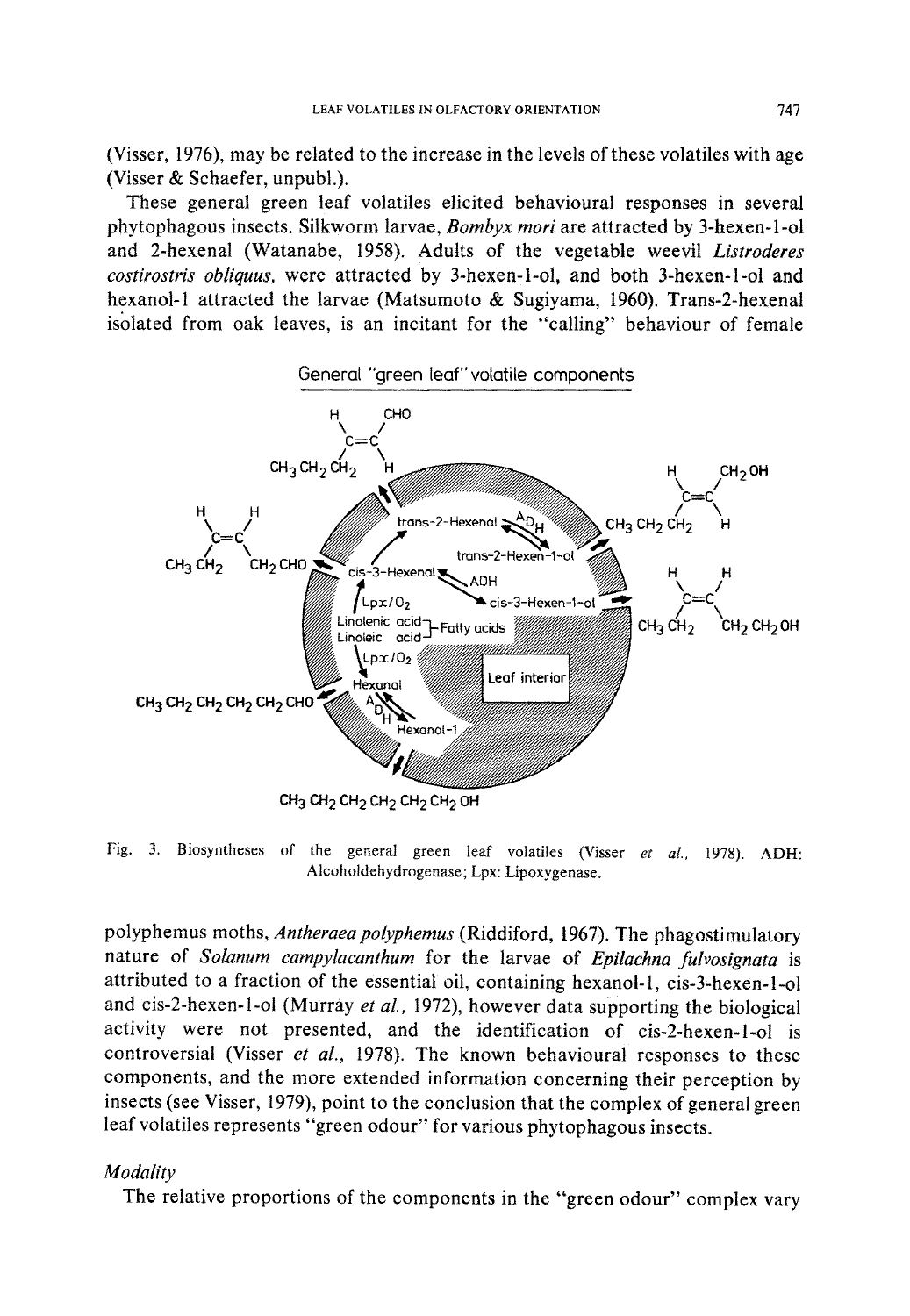in and between different plant species, as influenced by the expression of the enzymes involved. The predominant vapour component of several cruciferous species is cis-3-hexenylacetate, while cis-3-hexen-l-ol and hexylacetate are minor constituents and trans-2-hexenal is absent (Wallbank, 1972; Wallbank & Wheatley, 1976). In this way the cruciferous "green odour" contrasts with the potato "green odour", and accordingly different modalities, or qualities, are conferred on the "green odours" of diverse plant species.

As a consequence, the "background odour" of other plant species in the field may prevent an initial olfactory orientation of the Colorado beetle towards susceptible plants by masking the attractive "green odour modality" peculiar to these susceptible plants. This interference should depend both on the density and variety of plants and the opposing natures of the several "green odours" involved. Information concerning the capability of the antennal olfactory system of the Colorado beetle to discriminate different modalities, is presented by Ma & Visser (1978).

We thank Dr. A. K. Minks, Prof. L. M. Schoonhoven and Prof. J. de Wilde for support; Prof. V. G. Dethier and Prof. J. S. Kennedy for criticism, and Mr. P. M. Guerin for correcting the English text.

#### **RÉSUMÉ**

## *SUBSTANCES VOLATILES DES FEUILLES VERTES ET ORIENTATION OLFACTIVE CHEZ LE DOR YPHORE,* LEPTINOTARSA DECEMLINEATA

On a cherché à déterminer l'effet sur l'orientation olfactive de doryphores femelles des composants principaux identifi6s dans l'huile des feuilles de pomme de terre, trans-2-hexen-l-ol, hexanol-l, cis-3 hexen-1-ol, trans-2-hexenal et linalool, et les isomères trans-3-hexen-1-ol, cis-2-hexen-1-ol, hexanol-2 et hexanol-3. Si des pieds de pomme de terre ayant atteint leur développement complet provoquent des réactions anémotactiques positives, causées par leur odeur, chez le doryphore, aucune de ces substances chimiques, appliquée isolément, n'est attrayante. Associés à des pieds de pomme de terre, les composés suivants masquent l'odeur attrayante de la plante-hôte: trans-2-hexen-l-ol, trans-2hexenal, trans-3-hexen-1-ol et cis-2-hexen-1-ol. L'isomère géométrique trans-3-hexen-1-ol est à cet égard la substance la plus efficace. Les doryphores ne réagissent plus par une anémotaxie provoquée par I~odeur, mais its sont pourtant activ6s. Le masquage de l'odeur de la plante-h6te s'explique par une perturbation du complexe attrayant par suite du changement des proportions relatives de ses composants. Ces substances volatiles générales des feuilles vertes constituent probablement une partie importante des odeurs de feuille qui attirent différents insectes phytophages et représentent "l'odeur verte".

#### **REFERENCES**

BECK, S. D. (1965). Resistance of plants to insects. *A. Rev. Ent.* **10**: 207-232.

- BIRCH, M. C. (1974). *Pheromones* (ed.). *Frontiers of Biology* 32:463 pp. Amsterdam, North-Holland Publ. Co.
- CHAUVIN, M. R. (1945). Premiers essais de purification de la substance qui attire le Doryphore vers les feuilles de pomme de terre. *C. R. Acad. Sci., Paris* 221: 713--714.